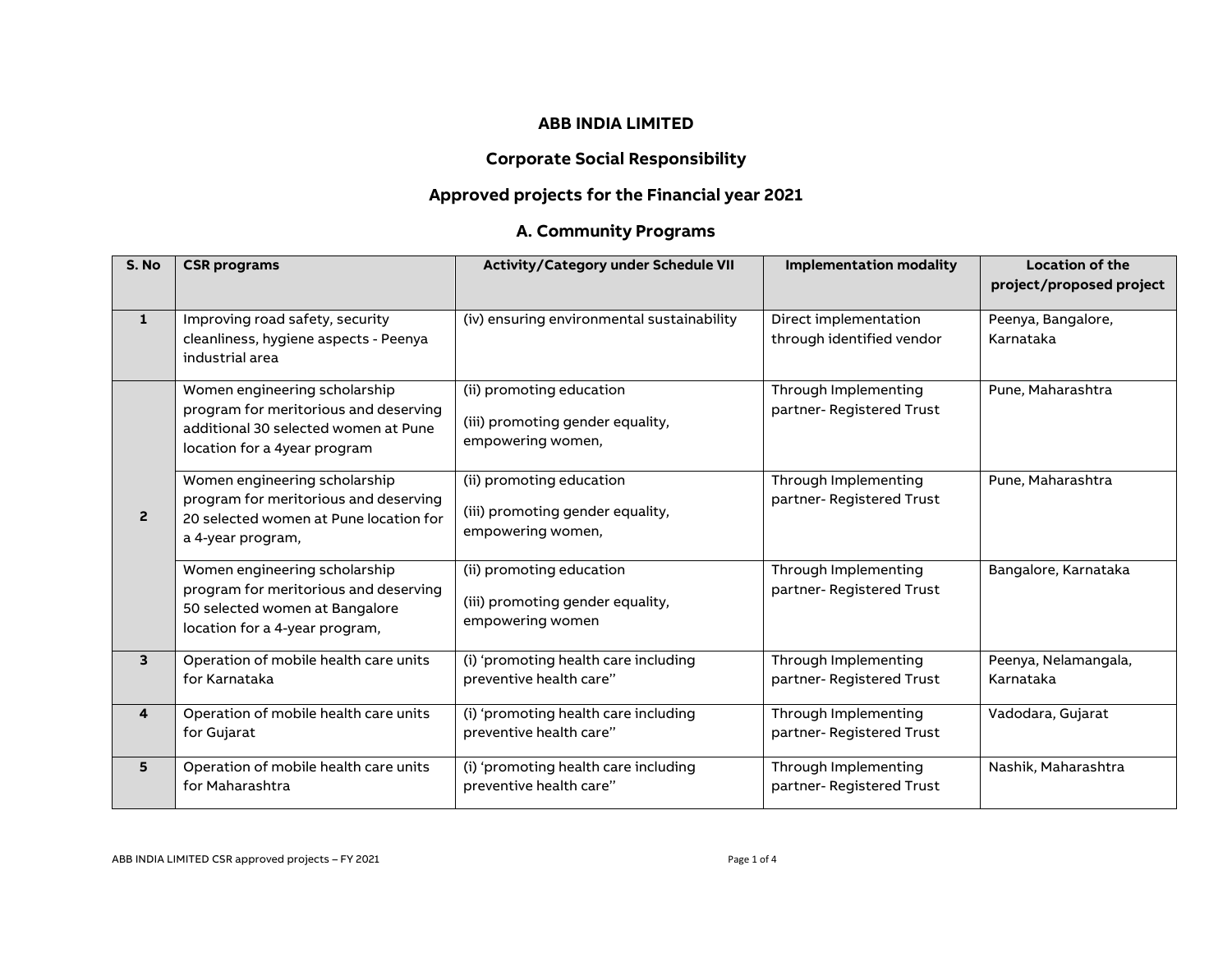| 6                       | Operation of mobile health care units<br>for Haryana                                                         | (i) 'promoting health care including<br>preventive health care"                                                                                                                                                                                                        | Through Implementing<br>partner- Registered Trust | Faridabad, Haryana                             |
|-------------------------|--------------------------------------------------------------------------------------------------------------|------------------------------------------------------------------------------------------------------------------------------------------------------------------------------------------------------------------------------------------------------------------------|---------------------------------------------------|------------------------------------------------|
| $\overline{\mathbf{r}}$ | Special education and mentoring to<br>Govt school children across 98 Govt.<br>schools in Nelamangala         | (ii) promoting education, especially among<br>children                                                                                                                                                                                                                 | Through Implementing<br>partner- Registered Trust | Nelamangala Bangalore                          |
| 8                       | Special school to mainstream 200<br>children with disability                                                 | (ii) promoting education, including special<br>education for the differently abled                                                                                                                                                                                     | Through Implementing<br>partner- Registered Trust | Bangalore, Karnataka                           |
| 9                       | Science education to around 95 Govt.<br>school children across ABB India<br>communities                      | (ii) promoting education, especially among<br>children                                                                                                                                                                                                                 | Through Implementing<br>partner-Registered Trust  | Karnataka, Maharashtra,<br>Haryana, Karnataka, |
| 10                      | Udayan Shalini Fellowship for 50 girls<br>at Faridabad along with IT skill center<br>(new batch of 50 Girls) | (ii) promoting education<br>(iii) promoting gender equality,<br>empowering women                                                                                                                                                                                       | Through Implementing<br>partner- Registered Trust | Faridabad, Haryana                             |
| 11                      | Water management in villages of<br>Nashik                                                                    | (i) making available safe drinking water.<br>(iv) ensuring environmental sustainability,<br>ecological balance, protection of flora and<br>fauna, animal welfare, agroforestry,<br>conservation of natural resources and<br>maintaining quality of soil, air and water | Through Implementing<br>partner- Registered Trust | Nashik, Maharashtra                            |
| 12                      | Supporting an NGO focused on<br>disability: installation of solar power                                      | ii) promoting education, including special<br>education for the differently abled                                                                                                                                                                                      | Through Implementing<br>partner-Registered Trust  | Nashik, Maharashtra                            |
|                         | 2) For sponsoring the education of the<br>mentally challenged children                                       |                                                                                                                                                                                                                                                                        | Through Implementing<br>partner- Registered Trust |                                                |
| 13                      | Supporting differently abled women                                                                           | ii) promoting education, including special<br>education for the differently abled<br>(iii) promoting gender equality,<br>empowering women,                                                                                                                             | Through Implementing<br>partner- Registered Trust | Nashik, Maharashtra                            |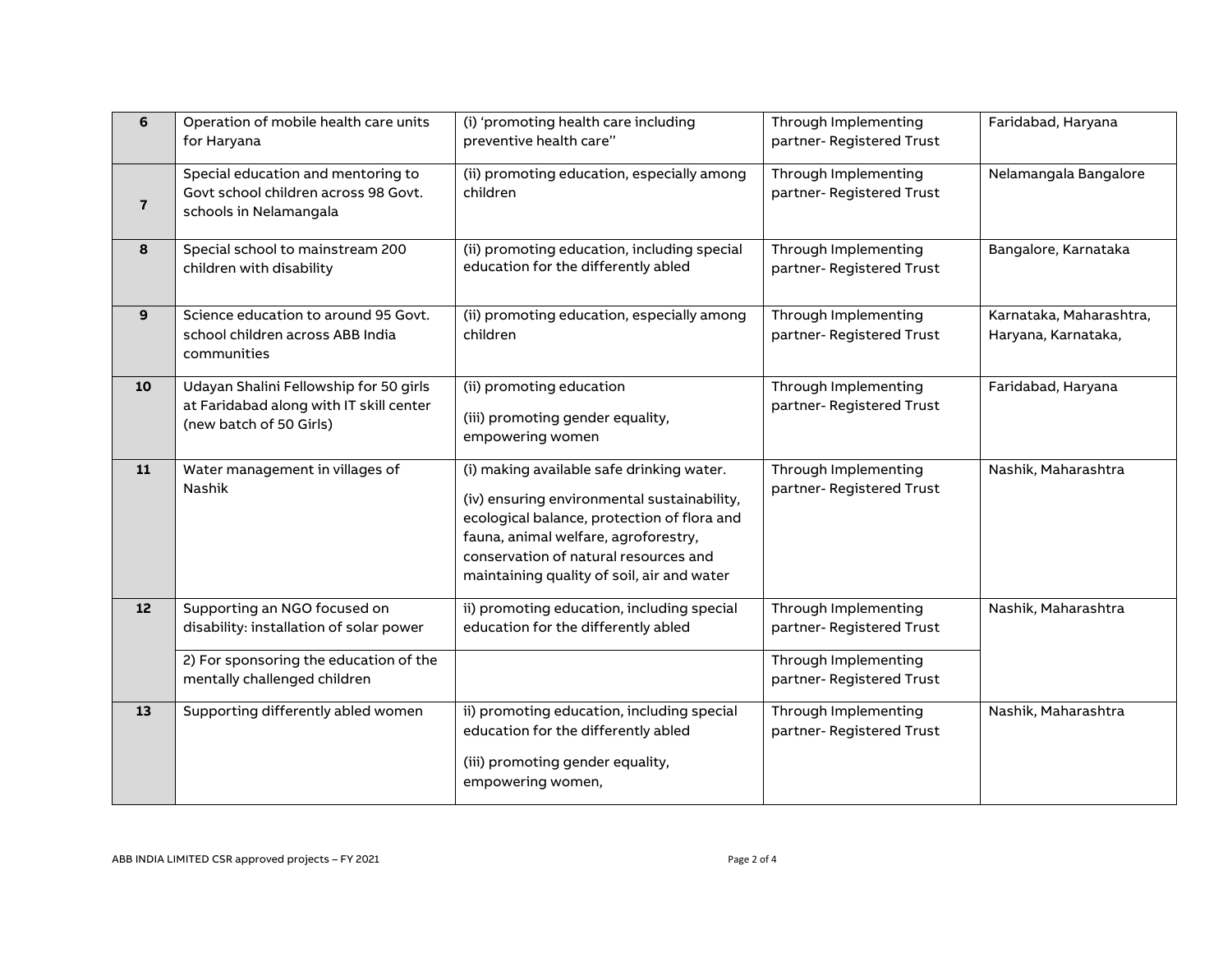| 14 | Skill development program for<br>identified youth                                                                               | (ii) promoting education and employment<br>enhancing vocation skills and livelihood<br>enhancement projects.                                                                                                              | Through Implementing<br>partner- Registered Trust | Nashik, Maharashtra |
|----|---------------------------------------------------------------------------------------------------------------------------------|---------------------------------------------------------------------------------------------------------------------------------------------------------------------------------------------------------------------------|---------------------------------------------------|---------------------|
| 15 | Promoting education and employment<br>enhancing vocation skills and<br>livelihood enhancement projects for<br><b>War Widows</b> | (iii) promoting gender equality,<br>empowering women,                                                                                                                                                                     | Through Implementing<br>partner- Registered Trust | Nashik Maharashtra  |
| 16 | Availability of basic education to poor<br>children. In coordination with Zila<br>Parishad and associated NGO.                  | (ii) promoting education                                                                                                                                                                                                  | Through Implementing<br>partner- Registered Trust | Nashik, Maharashtra |
| 17 | Essential medical supplies and services<br>for COVID-19 Treatment, Maneja                                                       | (i) promoting health care including<br>preventive health care and<br>(xii) disaster management, including relief,<br>rehabilitation                                                                                       | Direct implementation                             | Vadodara, Gujarat   |
| 18 | Environmental programme for ABB<br>circle                                                                                       | (iv) ensuring environmental sustainability,<br>ecological balance, protection of flora and<br>fauna, animal welfare, agroforestry,<br>conservation of natural resources and<br>maintaining quality of soil, air and water | Direct implementation with<br>identified vendors  | Nashik, Maharashtra |
| 19 | Skill Development program                                                                                                       | (ii) promoting education and livelihood<br>enhancement projects.<br>(iii) promoting gender equality,<br>empowering women                                                                                                  | Through Implementing<br>partner-Registered Trust  | Vadodara, Gujarat   |
| 20 | Green belt & forest development in &<br>around Vadodara                                                                         | (iv) ensuring environmental sustainability,<br>ecological balance, protection of flora and<br>fauna, animal welfare, agroforestry,<br>conservation of natural resources and<br>maintaining quality of soil, air and water | Direct implementation with<br>identified vendors  | Vadodara, Gujarat   |